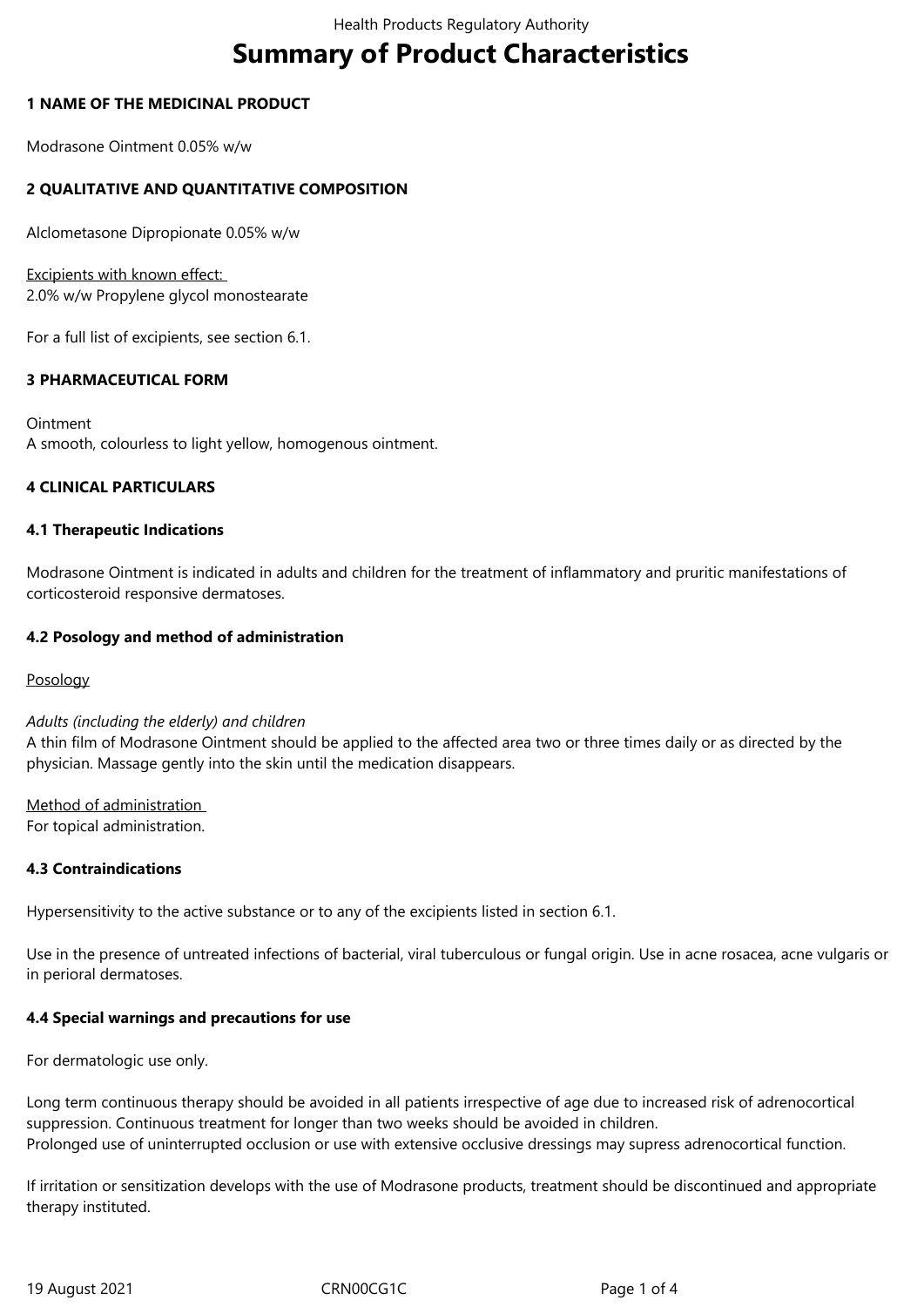#### Health Products Regulatory Authority

Any of the side effects that have been reported following systemic use of corticosteroids, including adrenal suppression, may also occur with topical corticosteroids, especially in infants and children.

Systemic absorption of topical corticosteroids may be increased if extensive body surface areas are treated or if the occlusive technique is used. Suitable precautions should be taken under these conditions or when long-term use is anticipated, particularly in infants and children.

There have been a few reports in the literature of the development of cataracts in patients who have been using corticosteroids for prolonged periods of time. Although it is not possible to rule out systemic corticosteroids as a known factor, prescribers should be aware of the possible role of corticosteroids in cataract development.

In the presence of infection, an appropriate antifungal or antibacterial agent should be administered. If a favourable response does not occur promptly, the corticosteroid should be discontinued until the infection has been controlled adequately.

## Paediatric Population:

Paediatric patients may demonstrate greater susceptibility to topical corticosteroid-induced hypothalamic-pituitary-adrenal (HPA) axis suppression and to exogenous corticosteroid effects than mature patients because of greater absorption due to a larger skin surface area to body weight ratio.

HPA axis suppression, Cushing's syndrome, linear growth retardation, delayed weight gain, and intracranial hypertension have been reported in children receiving topical corticosteroids. Manifestations of adrenal suppression in children include low plasma cortisol levels, and an absence of response to ACTH stimulation. Manifestations of intracranial hypertension include a bulging fontanelle, headaches, and bilateral papilledema.

Modrasone products are not for ophthalmic use.

## **4.5 Interaction with other medicinal products and other forms of interactions**

None known.

## **4.6 Fertility, pregnancy and lactation**

## **Pregnancy**

Since safety of topical corticosteroid use in pregnant women has not been established, drugs of this class should be used during pregnancy only if the potential benefit justifies the potential risk to the foetus. Drugs of this class should not be used extensively in large amounts for prolonged periods of time in pregnant patients.

## Breast-feeding

It is not known whether topical administration of corticosteroids could result in sufficient systemic absorption to produce detectable quantities in breast milk. Modrasone should be administered to nursing mothers only after careful consideration of the benefit/risk relationship.

**Fertility** No fertility data is available.

## **4.7 Effects on ability to drive and use machines**

Not applicable.

## **4.8 Undesirable effects**

Local

Adverse reactions reported rarely with alclometasone dipropionate are itching, burning, erythema, dryness, irritation, and papular rashes.

Other local adverse reactions associated with topical corticosteroids, especially under occlusive dressings, include folliculitis, hypertrichosis, acneiform eruptions, hypopigmentation, perioral dermatitis, allergic contact dermatitis, skin maceration, secondary infection, skin atrophy, striae and miliaria.

19 August 2021 CRN00CG1C Page 2 of 4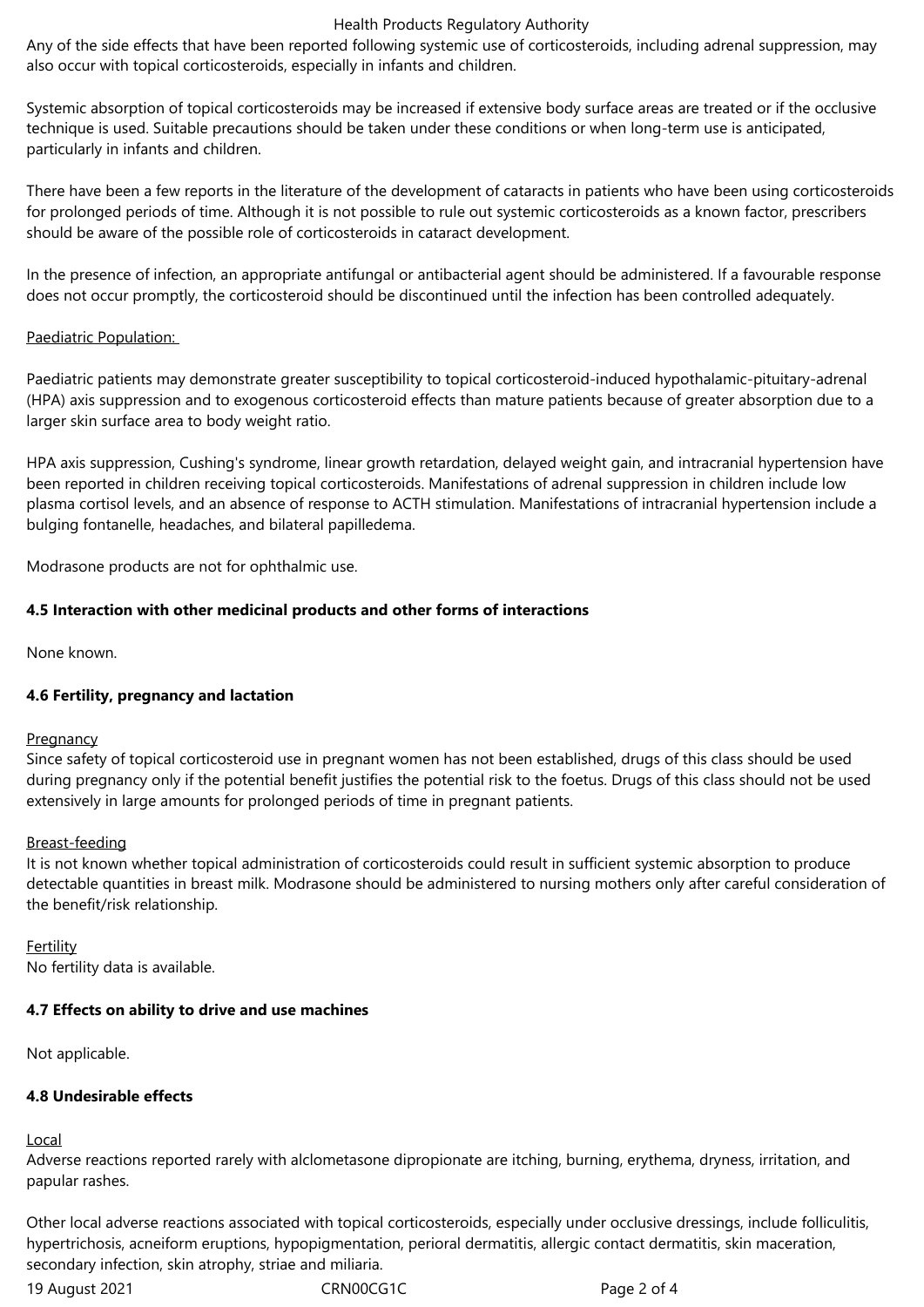particularly on the face.

#### Reporting of suspected adverse reactions:

Reporting suspected adverse reactions after authorisation of the medicinal product is important. It allows continued monitoring of the benefit/risk balance of the medicinal product. Healthcare professionals are asked to report any suspected adverse reactions via HPRA Pharmacovigilance, Website: www.hpra.ie

## **4.9 Overdose**

Acute overdosage with dermatologic application of corti[costeroids is](http://www.hpra.ie/) unlikely and would not be expected to lead to a life-threatening situation.

Symptoms: Excessive or prolonged use of topical corticosteroids can suppress pituitary-adrenal function, resulting in secondary adrenal insufficiency, and produce manifestations of hypercorticism, including Cushing's disease.

Treatment: Appropriate symptomatic treatment is indicated. Acute hypercorticoid symptoms are usually reversible. Treat electrolyte imbalance, if necessary. In case of chronic toxicity, slow withdrawal of corticosteroids is advised.

## **5 PHARMACOLOGICAL PROPERTIES**

## **5.1 Pharmacodynamic properties**

Pharmacotherapeutic group: Corticosteroids, moderately potent (group II), ATC code: D07AB10

Alclometasone dipropionate is a non-fluorinated, topically active synthetic corticosteroid. Alclometasone dipropionate suppresses local inflammation at doses producing minimal systemic effects. Studies have shown alclometasone dipropionate to be approximately 2/3 times as potent as betamethasone valerate and 60 x as potent as hydrocortisone.

## **5.2 Pharmacokinetic properties**

Not applicable in view of topical action and application.

## **5.3 Preclinical safety data**

Modrasone Ointment appears to be a relatively non-toxic and non-irritating drug product that produces no unusual or unexpected teratologic effects in laboratory animals. A wide margin of safety was demonstrated in all species studied. Acute oral and intraperitoneal doses more than 3,000 times the proposed topical human dose were without any toxicologically significant effects.

## **6 PHARMACEUTICAL PARTICULARS**

## **6.1 List of excipients**

Hexylene glycol Propylene glycol monostearate White beeswax White soft paraffin

## **6.2 Incompatibilities**

Not applicable.

#### **6.3 Shelf life**

5 years.

19 August 2021 CRN00CG1C Page 3 of 4